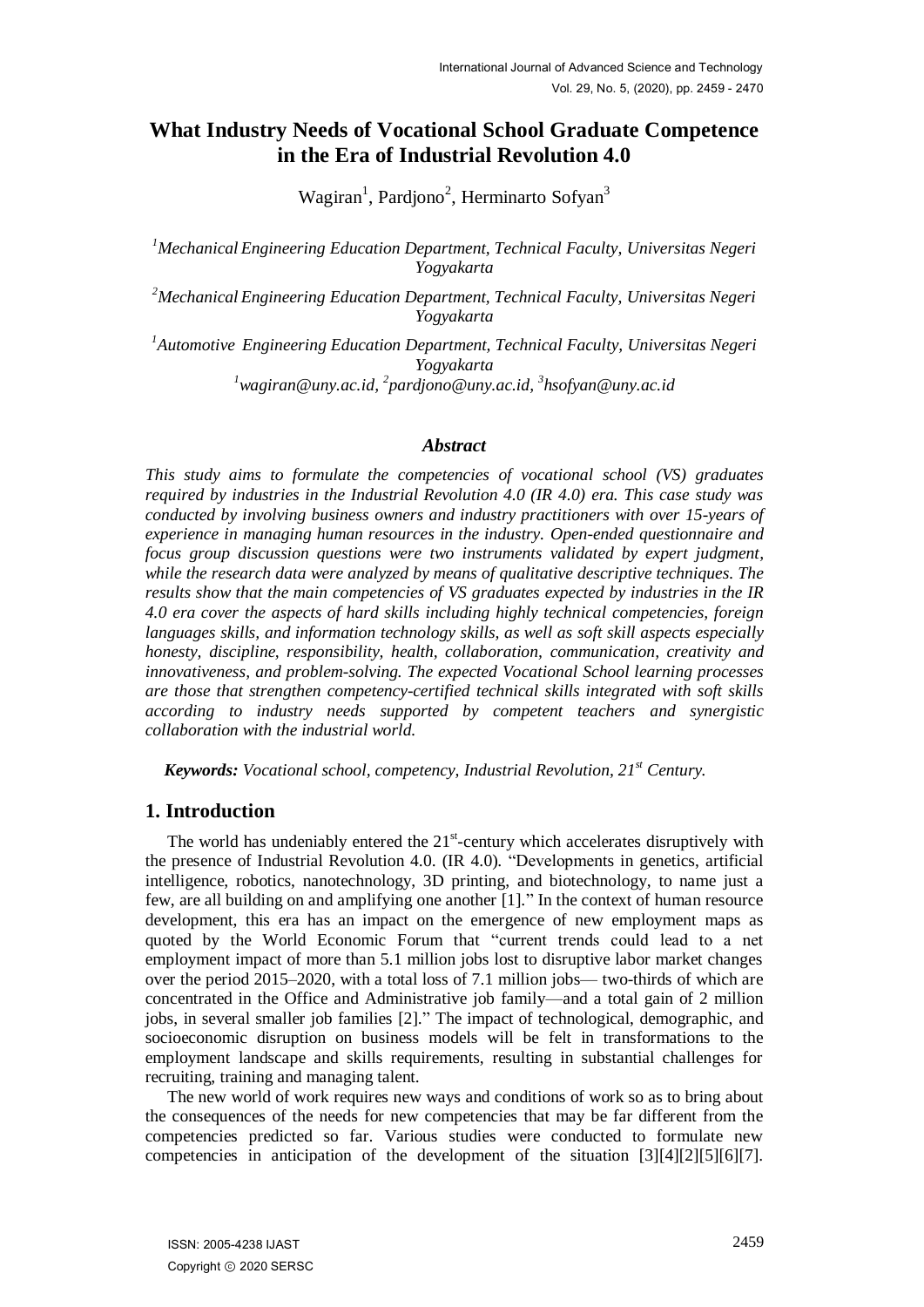Wagner [8] proposes the seven survival skills for careers, college, and citizenship including critical thinking and problem-solving; collaboration across networks and leading by influence; agility and adaptability; initiative and entrepreneurialism; effective oral and written communication; accessing and analyzing information; and curiosity and imagination. While Trilling and Fadel [9] suggest three categories of skills, namely learning and innovation skills (critical thinking and problem solving, communication and collaboration, creativity and innovation); digital literacy skills (information literacy, media literacy, information and communication technology literacy); and career and life skills (flexibility and adaptability, initiative and self-direction, social and cross-cultural interaction, productivity and accountability, leadership and responsibility). These various formulations agree that the future working world requires workforces who have both general and specific competencies inherent in their respective fields.

Accelerating changes at the global level consequently may require a change in approach to education in general and vocational education specifically. Research shows that countries with a stable vocational system have proven capable of overcoming various employment challenges, especially in overcoming youth unemployment even in crisis conditions  $[4]$ . This is in line with Thompson's opinion  $[10]$  stating that "vocational education is any education that provides experiences, visual stimuli, affective awareness, cognitive information, or psychomotor skills and that enhances the vocational development process of exploring, establishing, and maintaining one self in the world of work." Vocational education can also be interpreted as education for occupations [11][12], education for direct preparation for work [13], education to provide careers [14] or concerned with the acquisition of knowledge and skills for the world of work [15]. The success of vocational education, in short, maybe judged by how many graduates can play their roles consistent with the needs of employment or industry.

In this  $21<sup>st</sup>$  century and IR 4.0 era where technology is fast changing and expectation from industry is high, Technical Vocational Education and Training (TVET) graduates must be prepared with the appropriate knowledge, skills, and attitude to enter the labor market [5]. This is in line with Rojewsky's enlightenment [16] arguing that vocational education is particularly challenged to develop, adapt, or redesign strategies to address the needs of workers and society. Thus, vocational education should formulate and reevaluate learning models and approaches currently being applied in a time of increasing complexity, interdependence, and unpredictable world.

Concerning this, Indonesia has a strong commitment to advancing vocational education especially through Vocational High Schools (VHSs) or Vocational Schools (VSs). Presidential Instruction No. 9 of 2016 on The Revitalization of Vocational High School to improve the quality and competitiveness of Indonesia's human resources strongly instructs 12 Ministries, the Head of the National Professional Certification Agency and 34 governors throughout Indonesia to (1) take steps needed to revitalize VSs to improve the quality and competitiveness of Indonesian human resources and (2) compile a map of labor needs by referring to the road map to developing VSs [17]. Various policies contained in the Vocational Education Revitalization framework are explicitly outlined in the 2020-2024 National Medium-Term Development Plan [18] as one of the main directions of human resource development.

It is realized that Indonesia's progress will possibly be largely determined by its success in preparing vocational education through VSs. However, the mismatch has been a major problem faced by VSs. The high open unemployment rate of VS graduates [19] and the lack of their optimal management [20] [21] are some evidence of the mismatches in organizing education in VSs. The main source of mismatch can be the incompatibility of competencies produced with the needs of the workforce or industry. Wagner [8] mentions this as the global achievement gap, which is the gap between what is taught and tested in schools with the skills needed by careers, college, and citizenship in the  $21<sup>st</sup>$ century. Symptoms of economics irrelevance of training include the mismatch between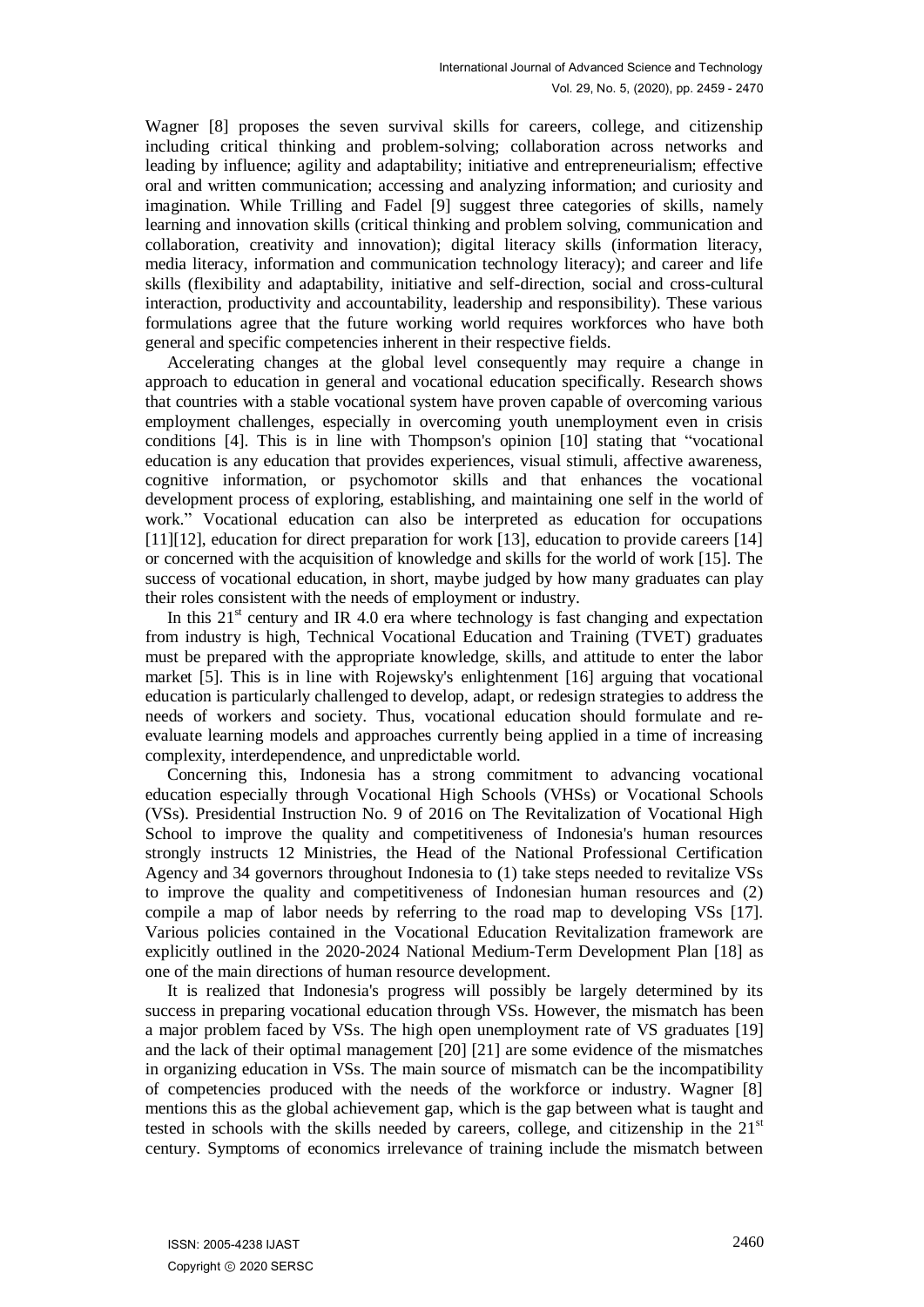supply and demand, employers' complaints, and low employment rates for graduates. The causes include lack of information about demand, lack of employer involvement in the various phases of training from policy development to delivery, and rigid supply responses by public training providers [6].

There are still too few practitioners and managers of vocational learning today who understand well the development of  $21<sup>st</sup>$ -century jobs and IR 4.0 and know what jobs are becoming less required, what new jobs will develop, how innovations of working grow and develop in society, what changes happen in the manufacturing sector, and what changes occur in the information industry sector [22]. These altogether add to the severity of the mismatch that occurs in the world of vocational education. Therefore, fundamental efforts to formulate the competencies of Vocational School graduates looked-for by the industrial world are urgent to do.

Concerning this, there seem to be two big challenges for VSs, namely (1) how to formulate the competencies of VS graduates in accordance with the real needs in the world of work or industry, and (2) how to prepare educational programs in VSs that are in line with the demands of the world of work or industry. The program in question means that VSs not only prepare graduates who possess the quality to enter the work market but also equip themselves with the capacity to learn and mature themselves at work. This study aims to formulate the competencies of VS graduates required by industry based on real conditions in the field. By obtaining the competency formulation, curriculum, plans, and learning strategies, learning management and assessment that can be developed following the needs of the industrial world are in line with the demands of the  $21<sup>st</sup>$  century and IR 4.0.

Competency is a keyword in today's world of education [23]. Competence is a characteristic of individual potential related to work performing, including but not limited to knowledge, skills, and character. In a high dependency situation, competence also relates to the difference between good performance and general performance [24]. Competency is the profound and lasting personal characteristic that stimulates individuals toward actively performing well at work, including, but not limited to, professional knowledge, professional spirit, abilities, analytical thinking, values, and so on. These qualities act on and affect one another. [25]. Various studies [26][27][28][29][30][31][32] reach the agreement that competence is related to aspects of knowledge, skills, and attitude needed to do a particular job. These three aspects can be categorized as hard skills closely related to technical skills or field-specific competencies [33][34][35] and soft skills or employability skills associated with behaviors, personalities, and selfdevelopment abilities in the workplace [36][37][38][39][40][57]. Thus, competence in this study can be interpreted as knowledge, skills, and attitudes that must be possessed by someone to enter the workforce, maintain work, and develop in the workplace.

#### **2. Methodology**

This is a case study research with a qualitative approach that aims to formulate the competencies of VS graduates required by the industrial world. Case studies are used to find out more information about subjects through research [41]. According to Isaac and Michael [42], it aims to study intensively the background, current status, and environmental interaction of a given social unit: an individual, institutional, or community. Respondents in this study were owners and practitioners of VS graduates from various fields of businesses, including manufacturing, fabrication, automotive, design, aviation, maintenance services, hospitality, fashion, services, and agro-industry. The number of respondents, 15 people, was determined purposively provided that they were owners or practitioners of the industry with more than 15 years of experience in human resources development. Data in this study, as proposed by Cresswell [43], were collected by using open entries and in-depth discussions through focus group discussions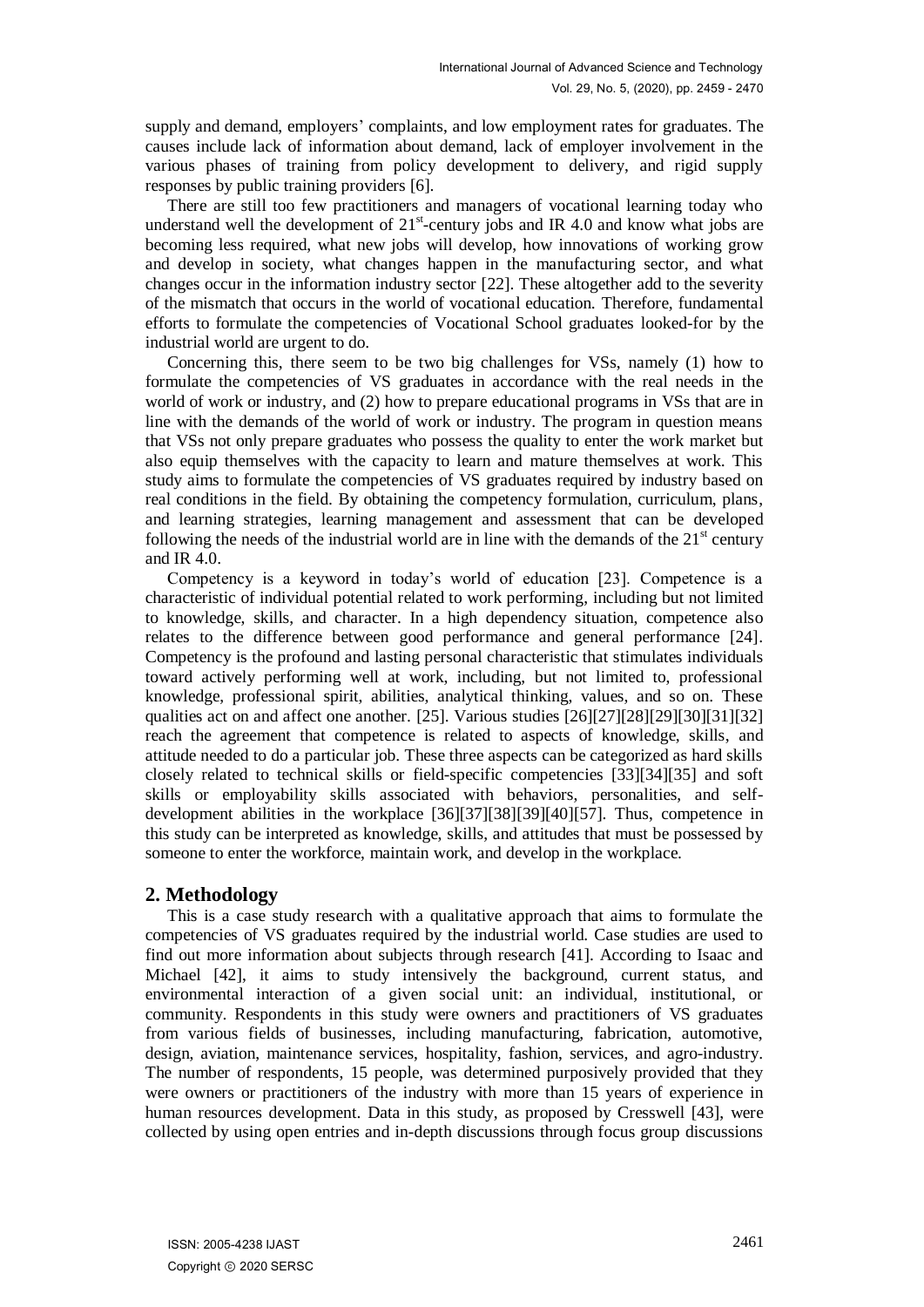(FGD). The instrument was in the form of an open-ended questionnaire containing 3 questions as follows.

- 2.1. What are the main competencies of Vocational School graduates required by industry?
- 2.2. What are the weaknesses of the current Vocational School graduates to enter the industry?
- 2.3. How is learning in Vocational School to be able to equip graduates with the skills needed by industry?

FDG questions were organized according to the research objectives and were used to strengthen and deepen the findings of the research results. The instrument was validated by rational judgment, while data were analyzed by qualitative descriptive. Besides, all collected data were validated with a triangulation technique.

## **3. Results and Discussion**

#### **3.1. Results**

#### **3.1.1. Main Competencies of Vocational School Graduates Required by Industry**

Based on an open questionnaire given to 15 practitioners from the industry about the main competencies that should be possessed by Vocational School graduates, a variation of thirty main competencies should be possessed by Vocational School graduates. An overview of the main competencies that Vocational School graduates should have based on their importance is presented in Table 1.

| N <sub>o</sub>   | <b>Competency</b>                                       | <b>Aspect</b>      | N <sub>0</sub> | <b>Competency</b>       | <b>Aspect</b> |
|------------------|---------------------------------------------------------|--------------------|----------------|-------------------------|---------------|
| $\mathbf{1}$     | Mastering the field<br>of expertise/technical<br>skills | <b>Hard Skills</b> | 16             | Adaptability            | Soft Skills   |
| $\overline{2}$   | Honesty                                                 | Soft Skills        | 17             | Willingness to<br>learn | Soft Skills   |
| 3                | Discipline                                              | Soft Skills        | 18             | Flexibility             | Soft Skills   |
| $\boldsymbol{4}$ | Work ethic                                              | <b>Soft Skills</b> | 19             | Productiveness          | Soft Skills   |
| 5                | Responsibility                                          | Soft Skills        | 20             | Politeness              | Soft Skills   |
| 6                | Health                                                  | Soft Skills        | 21             | Appearance              | Soft Skills   |
| 7                | Collaboration                                           | Soft Skills        | 22             | Self-confidence         | Soft Skills   |
| 8                | Creativity                                              | Soft Skills        | 23             | Work Spirit             | Soft Skills   |
| 9                | Communication                                           | Soft Skills        | 24             | Innovativeness          | Soft Skills   |
| 10               | Information<br><b>Technology Skills</b>                 | <b>Hard Skills</b> | 25             | Loyalty                 | Soft Skills   |
| 11               | Experience                                              | Soft Skills        | 26             | Daringness              | Soft Skills   |
| 12               | Foreign Language<br><b>Skills</b>                       | <b>Hard Skills</b> | 27             | Working fast            | Soft Skills   |
| 13               | <b>Smartness</b>                                        | Soft Skills        | 28             | Initiative              | Soft Skills   |
| 14               | Problem Solving                                         | Soft Skills        | 29             | Self-development        | Soft Skills   |
| 15               | <b>Working Under</b>                                    | Soft Skills        | 30             | Perseverance            | Soft Skills   |

#### **Table 1. Main Competencies of Vocational Graduates Required by Industries**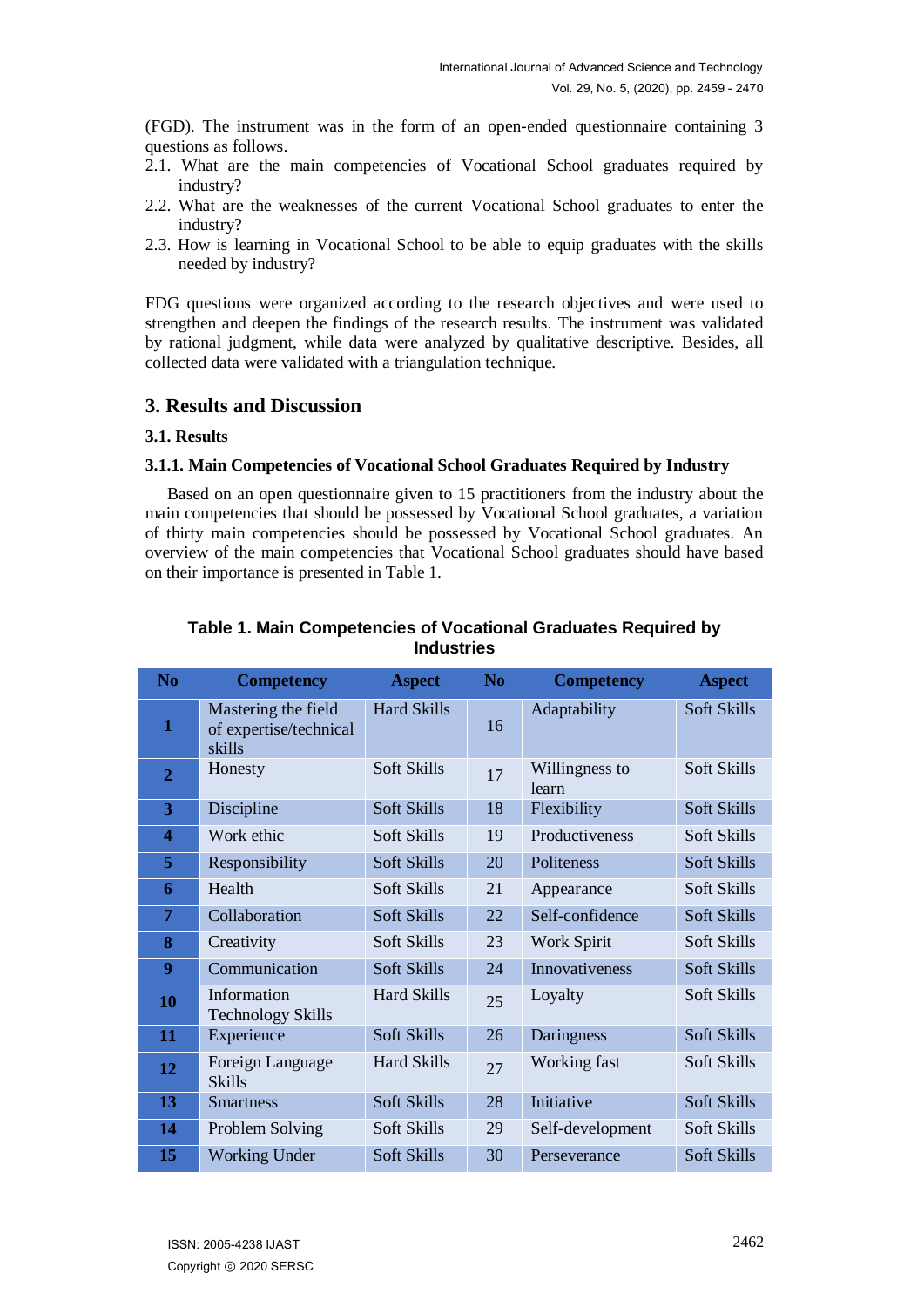|--|--|--|--|

Based on the data in Table 1, it can be clearly seen that mastery of the field of expertise ranks first in the competencies required by the industrial world. It includes in the category of hard skills along with information technology skills in the  $10<sup>th</sup>$  place and foreign language skills in the  $12<sup>th</sup>$  place. It can also be observed that soft skills are the dominant competencies required by industries. Of the thirty competency items, there are twenty-seven competency items in the soft skills category (90%) and three competency items (10%) in the hard skills. Competencies in the soft skills category are mainly related to honesty, discipline, work ethic, responsibility, health, collaboration, creativeness, and communication.

The results of the FGD with the industry strengthen the main competencies of VS graduates needed by the industry as found in the open-ended questionnaire. All respondents agree that VS graduate competencies required by industrial sectors in the  $21<sup>st</sup>$ century and IR 4.0 concern with both hard and soft skills. There seems to be an interesting discussion regarding the relationship between both types of skills. Some respondents argue that soft skills are the main and most important aspects that must be mastered by VS graduates.

*Attitude or soft skills must be possessed (by workers), especially discipline and safety in working, whilst the mastery of the field of expertise, of course, can be improved as long as the person concerned dares work and wants to learn (Res\_IND-05).*

*Attitude or skills for self-development are mandatory. While abilities can be assessed from the initial portfolio ... (Resp\_IND-07).*

*In the field of services, the main competency that is central is the ability to provide excellent services, empathy, punctuality, friendliness to customers (Resp\_IND-04).*

However, some respondents stated the opposite, that hard skills are basic prerequisites that should be non-negotiable qualities.

*In the field of hospitality, initial and basic skills in the field of study are very important as basic assets for VS graduates to start a new job. This is not negotiable and if worker basic skills are low, it would be very busy to develop them (Res\_IND-15).*

*Foreign language mastery is very important because in aviation the ability to translate instructions in English is vital. Other aspects required are analytical skills and the ability to work under pressure (Res\_IND-08).*

Some respondents likewise see that industries need a workforce with a balance in both hard and soft skills.

*... what really matters is the balance between hard skills and soft skills in career development (Res\_IND-01).*

Based on these data, chiefly hard skills in the form of highly-technical skills are basic competencies and prerequisites that must be possessed by VS graduates to enter the labor market. Nonetheless, without being supplemented by soft skills, these graduates will have difficulties in developing in the workplace. Therefore, highly-technical skills or hard skills must be supported by soft skills. Hard skills and soft skills are interdependent and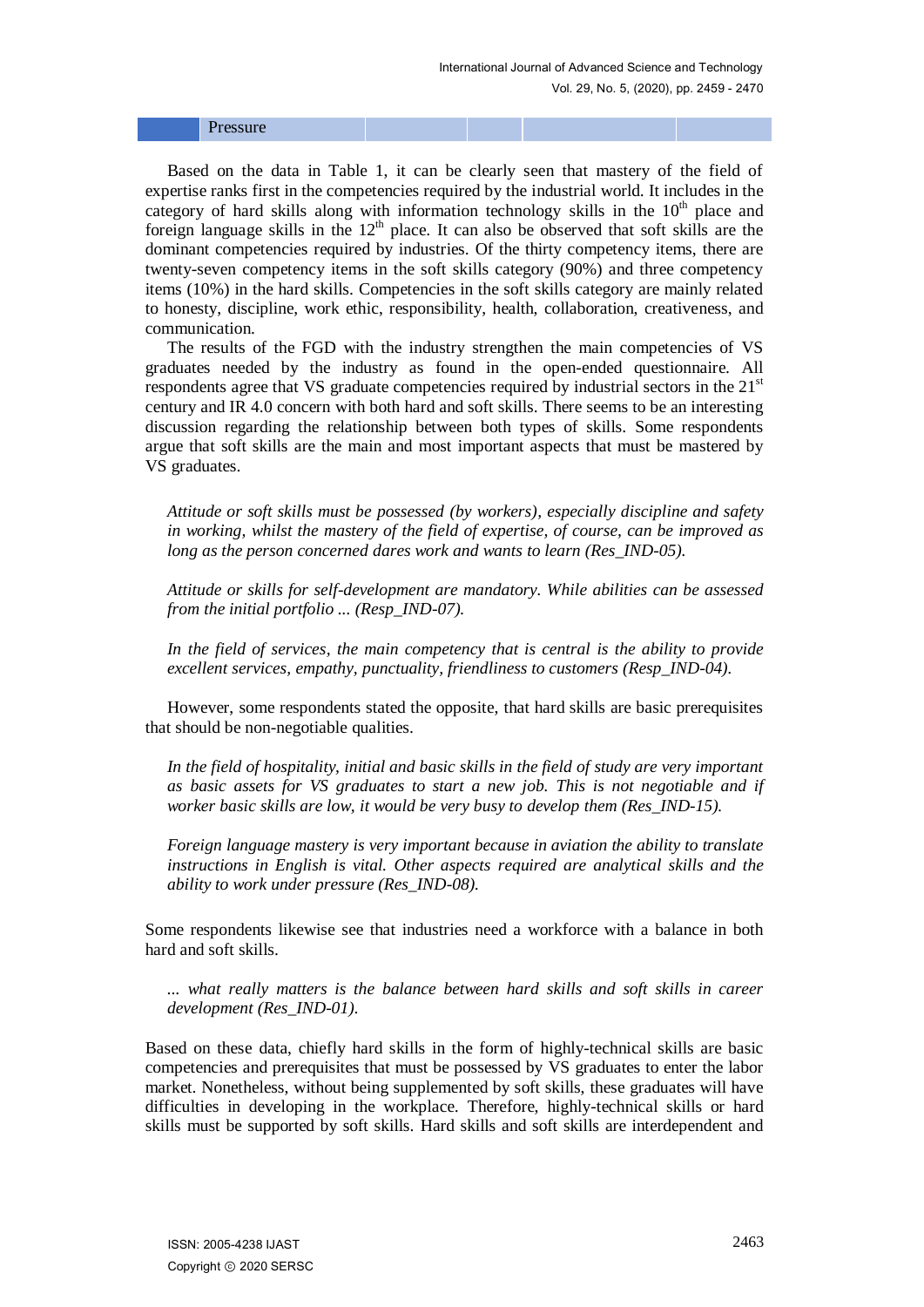mutually reinforcing and do not negate each other. The efforts to strengthen hard skills and soft skills, therefore, can be carried out in an integrative manner.

#### **3.1.2. Weaknesses of Vocational School Graduates in Entering the Industrial Undertakings**

Based on the open-ended questionnaires distributed to 15 practitioners from various industries, the weaknesses of VS graduates face in recent days cover fifteen aspects. The list of these weaknesses is presented in Table 2.

| <b>No</b>      | <b>Competency</b>                                                                                                          | <b>Aspect</b>      |
|----------------|----------------------------------------------------------------------------------------------------------------------------|--------------------|
| $\overline{1}$ | Low the field of expertise or technical skills because it is influenced<br>by curriculum structure and learning facilities | <b>Hard Skills</b> |
| $\overline{2}$ | Lack of tenacity                                                                                                           | Soft Skills        |
| 3              | Lack of self-autonomy                                                                                                      | Soft Skills        |
| $\overline{4}$ | Lack of foreign language skills                                                                                            | <b>Hard Skills</b> |
| $\overline{5}$ | Lack of communication skills                                                                                               | Soft Skills        |
| 6              | Lack of self-confidence                                                                                                    | Soft Skills        |
| $\overline{7}$ | Low motivation to learn                                                                                                    | Soft Skills        |
| 8              | Lack of cross-field capability                                                                                             | <b>Hard Skills</b> |
| 9              | Low desire to progress                                                                                                     | Soft Skills        |
| 10             | Low work ethic                                                                                                             | Soft Skills        |
| 11             | Low discipline                                                                                                             | Soft Skills        |
| 12             | Lack of logical thinking ability                                                                                           | Soft Skills        |
| 13             | Lack of social sensitivity                                                                                                 | Soft Skills        |

## **Table 2. Weaknesses of Vocational School Graduates in Entering the Industries**

Based on the data in Table 2, it is apparent that the weaknesses of VS graduates in entering the industry include three hard skills and ten soft skills. Competencies in the hard skills category that are still low include mastery of the field of expertise or technical skills, foreign language skills, and cross-field capability. While the soft skills that are felt to be lacking mainly include the lack of tenacity, self-autonomy, communication, selfconfidence, motivation to learn, and the desire to progress.

The results of the FGD with industry corroborate the data obtained from these questionnaires. All respondents agree that the main weaknesses of VS graduates comprise aspects of mastery of the field of expertise as well as various aspects of soft skills.

*Some Vocational School graduates are still very far from the basic skills expected possibly because of the lack of teacher creativity (Resp\_IND-12).*

*The graduates' foreign language skills still need to be greatly improved (Resp\_IND-10).*

*The weaknesses of the current Vocational School graduates are discipline, safety, and low basic math skills (Resp\_IND-13).*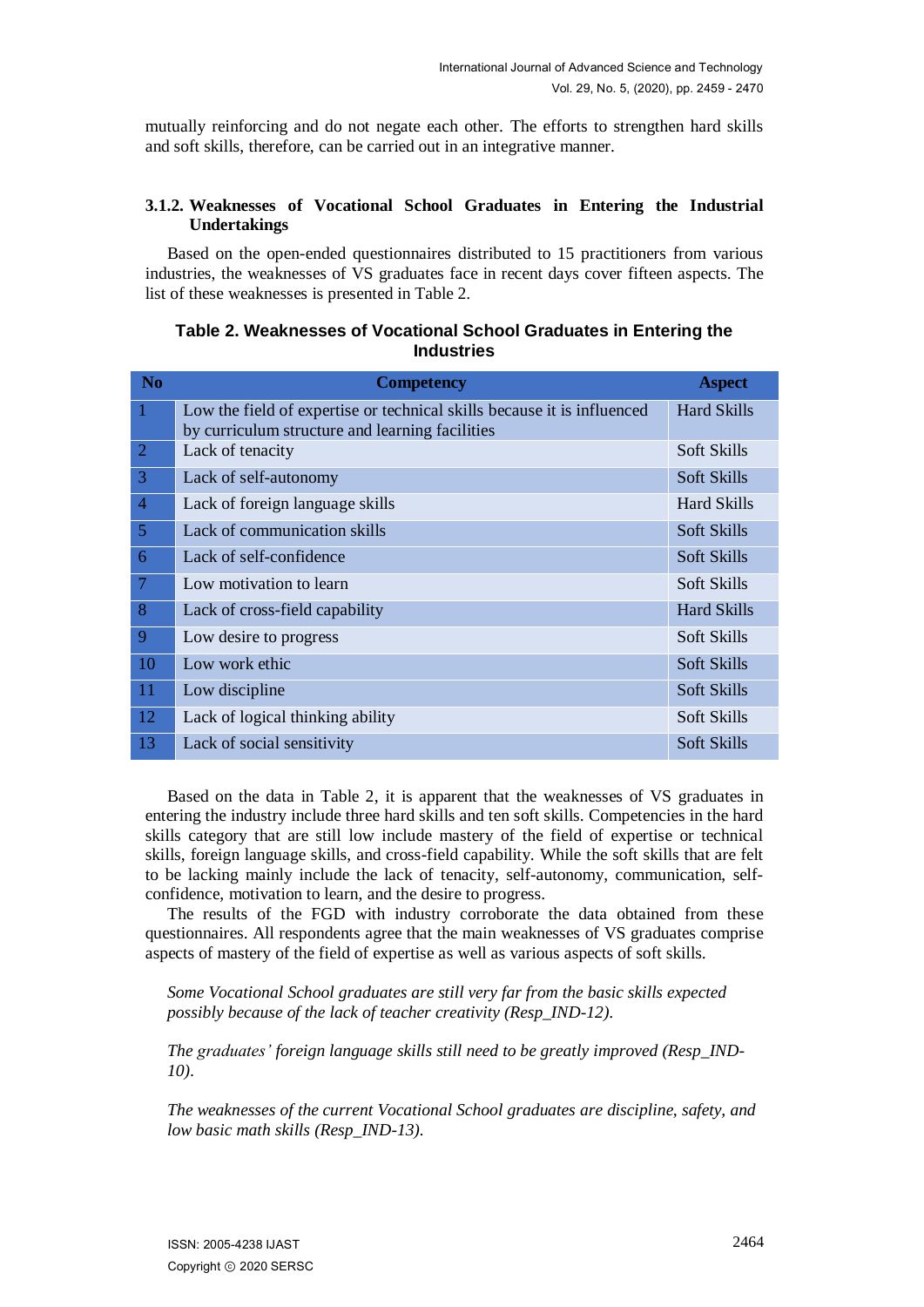*Discipline is still low, punctuality, self-confident ... (Resp\_IND-04).*

*Problem-solving skills really need to be improved (Resp-08).*

Based on the FGD results, it can be rearticulated that VS graduates still need to increase their abilities in the area of expertise. The soft skills, similarly, need to be improved, especially discipline, safety, self-confidence, and problem-solving skills. These qualities can be improved along with work experience in their workplace.

## **3.1.3. Vocational School Learning to Equip Graduates with Skills Needed by the Industry**

Based on the questionnaires involving 15 industry practitioners, the formulation of learning characteristics at VSs to produce work-ready graduates includes the following items.

- o Curriculum adapted to the needs of the working filed
- o Expanding work-specific knowledge (productive portion)
- o Learning adapted to the conditions and needs of the working world
- o Competency certification
- o Foreign language training
- o Communication skill development
- o Soft skill learning (honesty, discipline and work ethic, and teamwork)
- o Improving productive teachers' competencies
- o Opportunity to create a job under students' fields
- o Enhancing collaboration with industries

Besides, the results of the FGD with industry corroborate the suggestions of the open questionnaires. All respondents agree that learning that should be applied at VSs should be driven synergistically by schools and industries.

*The ideal learning is to place Vocational Schools as a replica of the industry, and teaching materials are updated according to the latest developments (Resp\_IND-01).*

*Learning at Vocational Schools needs to present figures of successful people as models for students (Resp\_IND-15).*

*The apprenticeship system is ideal learning, companies can use Corporate Social Responsibility to serve the world of education (Resp\_IND-03).*

*Learning in Vocational Schools needs to be enhanced by field practice, so collaboration with industries is the key (Resp\_IND-04).*

As proposed, VS learning formulas based on the input from the industry can basically be categorized into aspects of graduate competencies, curriculum, learning, assessment, teacher, and learning management. In the aspect of graduate competencies, the industry suggests that graduates must be equipped with the skills in the field of expertise (certified competency) supported by communication skills and mastery of foreign languages, as well as being equipped with strong soft skills. In the aspect of the curriculum, the industry suggests that the curriculum is designed to meet the needs of the industrial world. The learning applied is the one that is adapted to the conditions and climate of the industry. The assessment is done authentically based on performance by giving opportunities to students to create innovative work. Besides, teachers should have sufficient competencies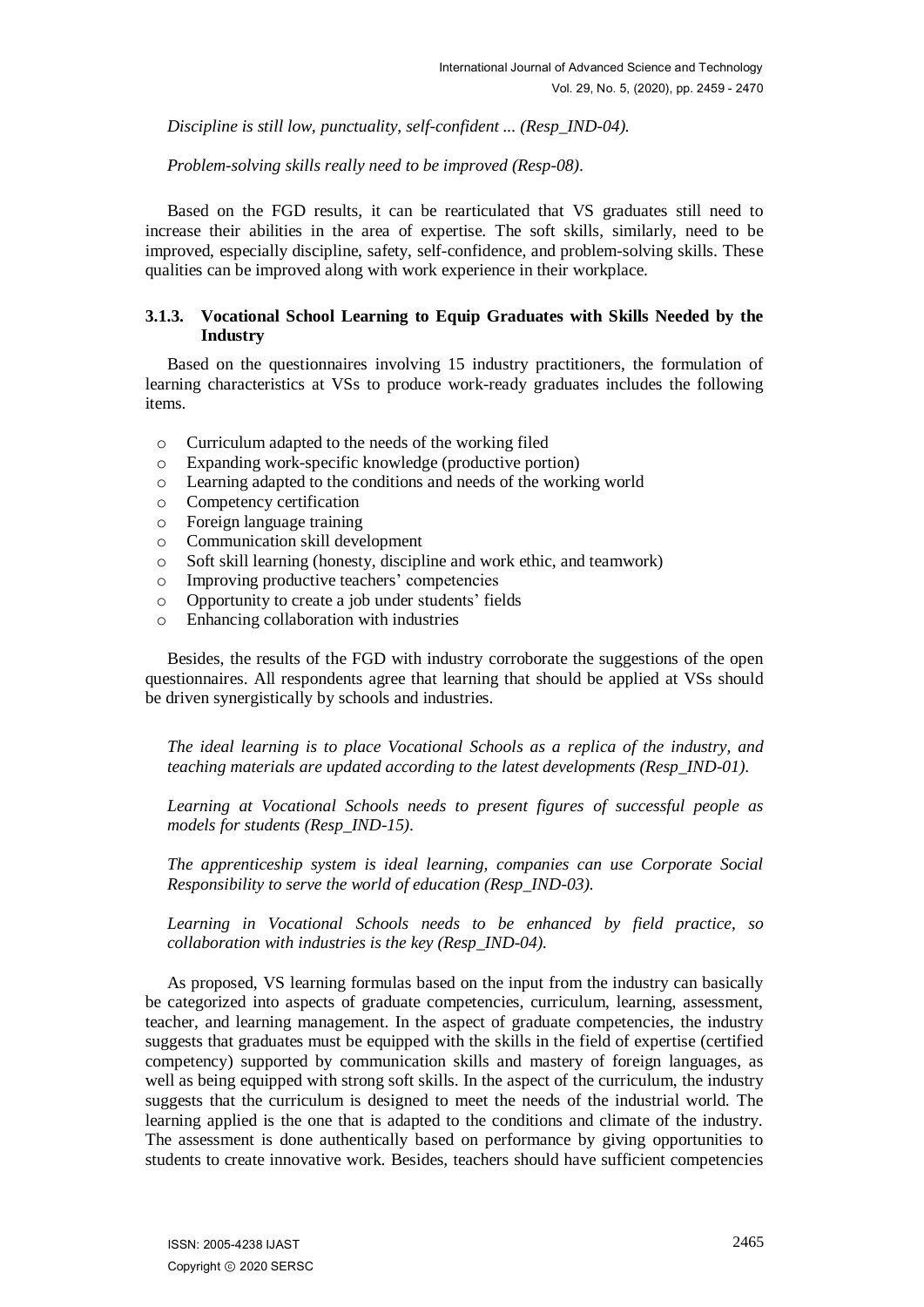and industry experience, and in the aspect of managing learning, collaboration with industry is inevitable.

#### **3.2. Discussion**

This study found that basically the competencies needed by industry include two aspects, namely technical skills or hard skills, and soft skills or employability skills. The ability to master the fields, mastery of information technology, and foreign language skills are the main aspects that must be possessed by VS graduates supported by other abilities that are dominated by employability skills. In this case, the relationship between hard skills and soft skills becomes interesting and is very central to formulate. In the context of global changes in the  $21<sup>st</sup>$  century and the IR 4.0 era, VSs need to more clearly define the broader concept of skills development, for both hard skills and soft skills. In this case, paradigm and mindset changes are needed in that vocational schools should design education to respond to the needs of the industrial world, and at the same time also prepare graduates to have the ability to develop their careers and lifelong learning.

Novel skills largely demanded by rapid technological change upsurge in the need for higher-level technical skills at all levels of work. A very good relationship between hard skills and soft skills is recommended by the World Economic Forum [2016] as follows.

*"Overall, social skills—such as persuasion, emotional intelligence and teaching others—will be in higher demand across industries than narrow technical skills, such as programming or equipment operation and control. In essence, technical skills will need to be supplemented with strong social and collaboration skills".* 

The balance between hard skills and soft skills is important to formulate. The third International Congress on Technical and Vocational Education and Training [44] recommend a proper balance between generic learning and social skills, and specific vocational skills. Indeed, an increasingly important task for TVET is preparing students to learn how to learn and how to adapt, rather than simply preparing for specific occupations. Given the need for hard and soft skills foe a sustainable future, this is in line with Carnevale's formula [7] that in the era of flexible production and service delivery systems and more rapid economic changes, workers not only need better technical preparation but also require sufficiently robust skills to adapt to changing requirements on the job. The demand for specific academic and vocational skills has been augmented with a growing need for general skills, including learning, reasoning, communicating, general problem-solving skills and behavioral skills.

The findings of this study are in line with OECD recommendations [4] about the importance of changing vocational education policies to provide the right mix of skills for the labor market. Through VET systems, providing young people with generic, transferable skills to support occupational mobility and lifelong learning, and with occupationally specific skills that meet employers' immediate needs will be possible. All students in vocational programs can have adequate numeracy and literacy skills to support lifelong learning and career development, as well as to identify and tackle weaknesses in this era. In the  $21<sup>st</sup>$  century, those entering the labor market need immediate job skills and career and cognitive competencies to handle different jobs and sustain their learning capacity.

Besides, clarity of implementation guidelines is an important part of the success of strengthening hard skills and soft skills for VS students. Research conducted by Paryono [37] in the context of soft skills or transferrable skills found that all respondents agree that these skills are important and that there should be clear guidelines for teacher training both at national and at school levels. Guidelines on transferrable skills has been used as references by teachers in terms of rationale, definitions, frameworks, list of transferrable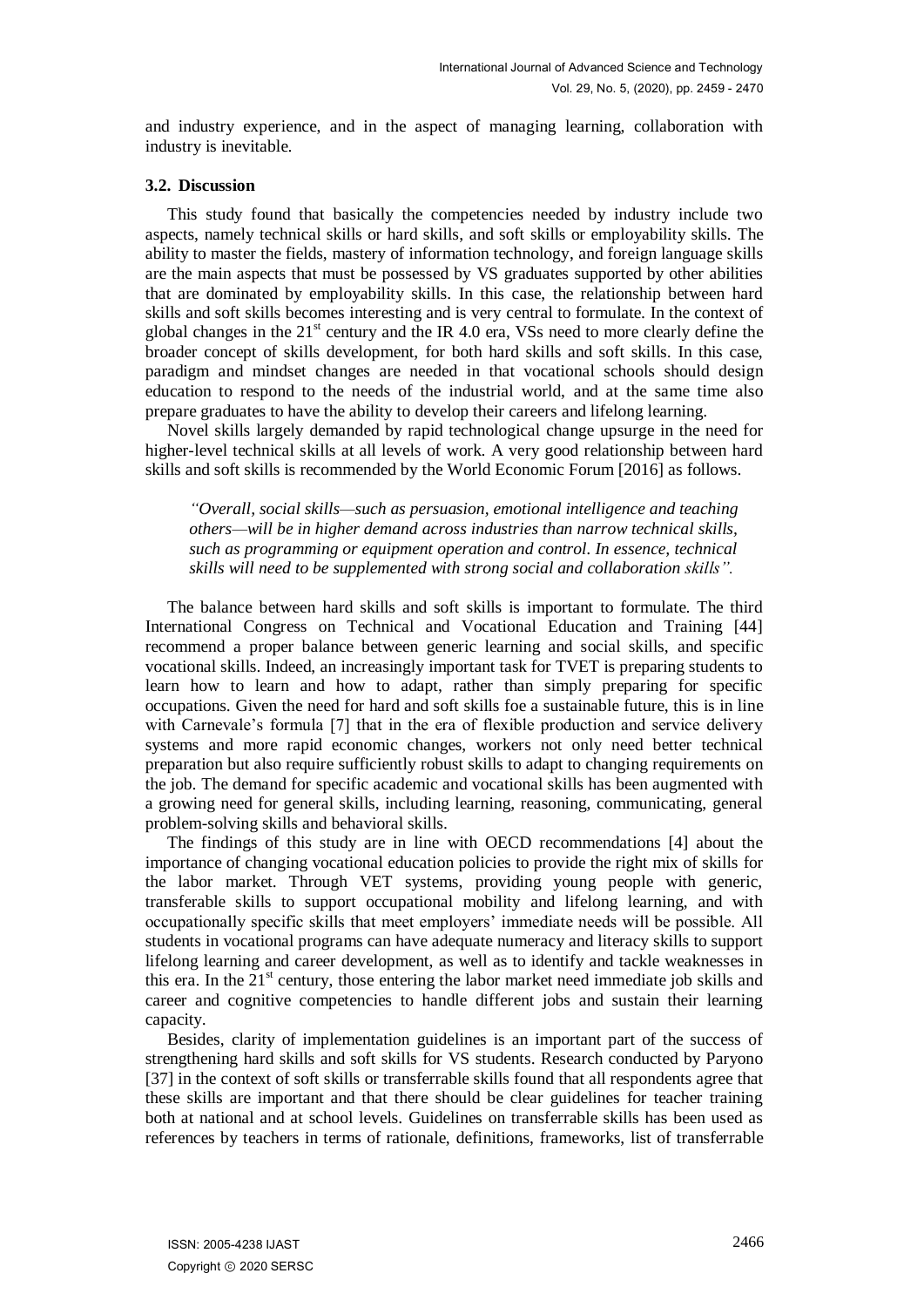skills component, staff development, integration in the course content, as well as monitoring and verifying transferrable skills.

This study found that one aspect of hard skills that is very important to be mastered by Vocational School graduates is information technology skills (ICT skills). ICT is the technology that has the greatest influence on the pattern and order of social, cultural, economic, political, and technological life in society [45]. ICT changes the way people complete their work, communicate, interact, transact, give orders, assign, report work, monitor and evaluate programs, document data and more. Consequently, vocational education needs to advance the students 'capacity to become lifelong learners who continuously progressively explore technology and science so that they know, understand, apply, discover new technologies, and carry out new social engineering. Students must be technology literate, have the capacity, be creative and be critical in applying technology and be subject to technology. Changes in attitude are needed starting from technological awareness to technological literacy, then becoming a capacity or having good technological capacity and ready to apply digital technology creatively. All of these stages must be based on the willingness and decision-making ability (technological criticism) about what technology will be used, how the model of its application, and why the technology is chosen and used. This capacity is very important to have in the digital age.

This study also found the importance of problem-solving skills for VS graduates. When related to 21<sup>st</sup>-century skills, creative problem-solving is essentially the culmination of learning intelligence skills in the XXI Century [45]. In this case, creative problemsolving requires learning and innovation skills '5C' as expressed by Wagner [8] including creativity, critical thinking, communication, collaboration, and celebration. Therefore, vocational learning in VSs is expected to improve the ability to solve problems creatively in a variety of contexts in both pursuing, developing, and caring for careers. Future problems are no longer routine and linear but are dynamic, unstructured and even disruptive. To face these issues, VS graduates should be born as people who can deal with problems using ways of thinking and working creatively and innovatively.

The quality of the vocational education implementation, including that of VS graduates, cannot be unglued from the reputation of its teachers. Teachers are the most influential and instrumental input for the excellence of educational processes [46][47][48][49]. A meta-analysis conducted on more than 800 studies [50] later upgraded with a meta-analysis of 1200 research results [51] shows that of the various determinants of student learning outcomes, teachers were the main determinants. In the context of vocational education, the commitment to organize quality vocational education must be supported by competent and experienced teachers. Besides, an important facet emerging includes the importance of teachers having experience in the industry. Industry experience is an absolute quality for teachers. In line with OECD recommendations [4], teachers and trainers should be well prepared with industrial experience. Recruiting sufficient teachers and trainers for TVET institutions and ensuring this workforce is wellacquainted with the needs of the modern industry have become a couple of central agendas. In short, TVET systems have to reassure trainers in TVET institutions to devote some of their time working in the industry.

Moreover, this study reveals that the main aspects of learning at VSs as suggested by the industry are linked with the relevance of curriculum, learning, and assessment which are adjusted to the characteristics of the world of work or industry in the  $21<sup>st</sup>$  century and IR 4.0. This is in line with Howell & Donell [52] that the goal of future learning is to prepare students to succeed in the learning process, driven by globally connected technology for developing their skills, competencies, and knowledge. Besides, future learning is associated with three main things, namely learning for work, learning about work, and understanding the nature of work [53] as TVET is always going to have the additional challenge of operating across the two contexts - learning and learning [34]. The Teaching and Learning Research Program [35] likewise recommends that vocational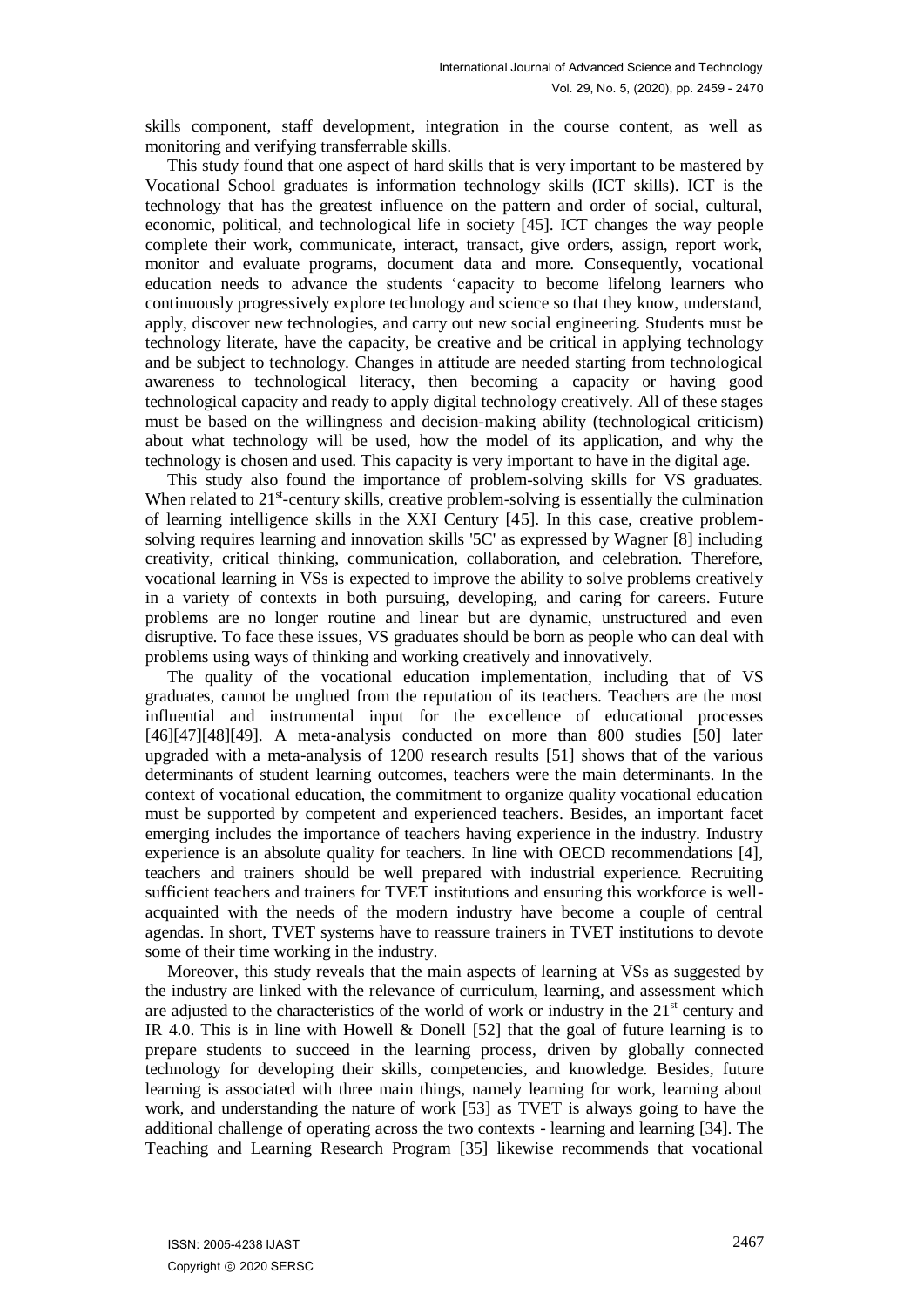pedagogy must be catered for teaching and learning issues specific to the vocational context, for example, the need to balance formal knowledge and knowledge of workforce procedures and practice, the need to develop generic pedagogic skills that are common across different vocational areas, co-ordination of learning that takes place in more than a few contexts. The best vocational education learning is broadly hands-on, practical, experiential, real-world as well as, and often at the same time as something which involves feedback, questioning, application and reflection and, when required, theoretical models and explanations [30].

The education process at VSs, therefore, should match with the reality in the industry. This is in line with various studies [54][4][55][56] which impulse the importance of collaboration between vocational education and industry. Collaboration between education and industry becomes a must. Blending school and workplace learning together will be powerful and effective methods for developing many soft skills, preparing young people for jobs, and smoothing initial transitions into the labor market [4]. Industrial knowledge has a crucial role in national, regional, and international coordination and cooperation amongst partners. In this case, vocational schools and industries can synergistically conduct dialogues for curriculum development, program design, learning process, assessment, recruitment, and governance as needed.

# **4. Conclusions**

Vocational school graduate competencies required by the industry include two aspects, namely technical skills or hard skills, and soft skills or employability skills. The relationship between both skills is interdependent and mutually reinforcing and does not negate each other. Vocational School orientations is to provide graduates with the occupational-specific skills that meet employers' immediate needs and generictransferrable skills to support occupational mobility and lifelong learning. Weaknesses of vocational school graduates in mastering the aspects of the field of study and soft skills, especially discipline, safety, self-confidence, and problem-solving skills, therefore, need serious attention from both parties. Learning at the vocational schools as suggested by the industry is mainly related to the relevance of curriculum, learning implementation, and assessment all of which are attuned to the characteristics of the world of work or industry in the  $21<sup>st</sup>$  century and IR 4.0.

# **Acknowledgments**

Acknowledgments are addressed to the Ministry of Research of Technology and Higher Education and Universitas Negeri Yogyakarta which have facilitated during the research process. Thanks also go to the team participating during the research process until the writing of this article.

# **References**

- [1] K. Schwab and R. Samans, "Preface", Edited World Economic Forum., "The Future of Jobs, Employment, Skills and Workforce Strategy for The Fourth Industrial Revolution", World Economic Forum, Genewa, **(2016)**, pp. v-vi.
- [2] World Economic Forum, "The Future of Jobs, Employment, Skills and Workforce Strategy for The Fourth Industrial Revolution", World Economic Forum, Genewa **(2016)**, pp. 1-7.
- [3] S. Billett, "Defining the Demand Side of Vocational Education and Training: Industry, Enterprises, Individuals and Regions‖, Journal of Vocational Education and Training., vol 52, no 1, **(2000)**, pp. 5- 31.
- [4] OECD, "Learning for Jobs" (2011)[. www.oecd.org/edu/learningforjobs.](http://www.oecd.org/edu/learningforjobs)
- [5] Paryono, "Integration of 21st Century Skills in TVET Institution in Selected Asean Member States: Current Status and Way Forward". The SEAMEO VOCTECH International Conference on Ensuring Greater Impact of TVET for Sustainable Development, Brunei: 1-2 June 2016.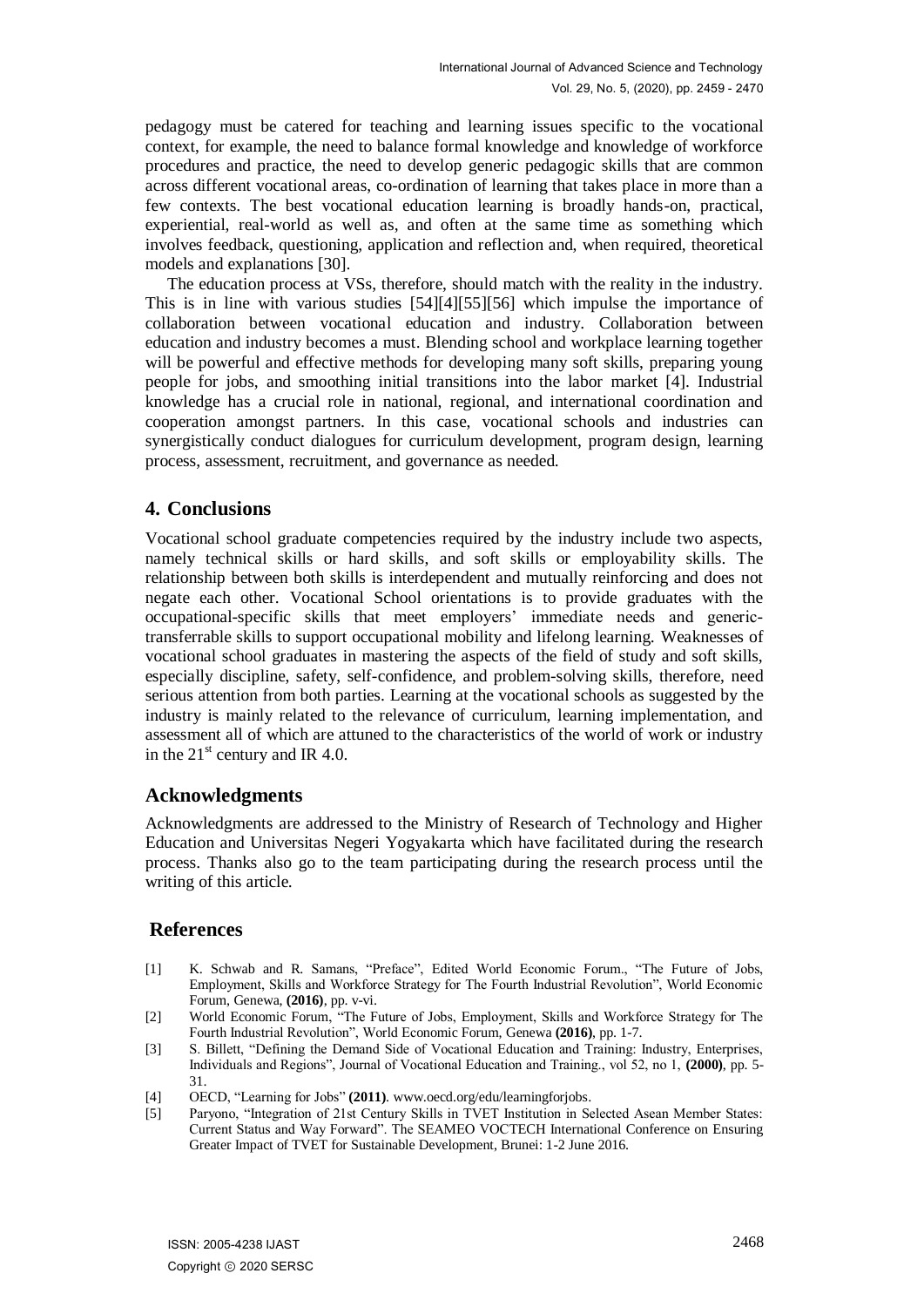- [6] Asian Development Bank, "Innovative Strategies in Technical and Vocational Education and Training for Accelerated Human Resources Development in South Asia", Asean Development Bank, Philippines, **(2014)**, pp. 1-8.
- [7] A.P. Carnevale and N. Smith, "Workplace Basics: The Skills Employees Need and Employers Want", Human Resourcess Development International vol. 16, no. 5, **(2013)**, pp 491-501.
- [8] T. Wagner, "The Global Achievement Gap: Why Even Our Best Schools Don't Teach the New Survival Skills Our Children Need—And What We Can Do About It", Basic Books, New York, **(2009)**.
- [9] B. Trilling and C. Fadel, "21st Century Skills Learning for Life in Our Time", John Wiley and Sons, San Fransisco, **(2009)**.
- [10] J. F. Thompson, "Foundations of Vocational Education: Social and Philosophical Concepts", Prentice-Hall, New Jersey, **(1973)**, pp. 203-230.
- [11] Unesco, "Technical and Vocational Education and Training for The Twenty-First Century. Unesco Recommendations‖, Unesco, Paris, **(2001)**.
- [12] S. Billet, "Vocational Education Purpose, Traditions and Prospect", Springer, London, (2011), pp. 1-21.
- [13] M. Pavlova, "Technology and Vocational Education for Sustainable Development Empowering Individuals for The Future‖, Springer, Queensland, **(2009)**, pp. 5-26.
- [14] S. Gough, "Technical and Vocational Education and Training-An Investment-Based Approach", Continuum, London, **(2010)**.
- [15] A. Hollander and N.Y. Mar, "Toward Achieving TVET for All: The Role of the UNESCO-UNEVOC International Centre for Technical and Vocational Education and Training" Edited R. Maclean, D. Wilson, and C. Chinien, "International Handbook of Education for the Changing World of Work Bridging Academic and Vocational Learning", Springer, Bonn, (2009), pp. 41-57.
- [16] J. W. Rojewski, "A Conceptual Framework for Technical and Vocational Education and Training" Edited R. Maclean, D. Wilson, and C. Chinien, "International Handbook of Education for the Changing World of Work Bridging Academic and Vocational Learning", Springer, Bonn, (2009), pp. 11-39.
- [17] Presidential Instruction No.9, 2016 on Revitalization of Vocational Secondary Schools to Improve the Quality and Competitiveness of Indonesian Human Resources.
- [18] The Ministry of National Development Planning (Bappenas), The National Medium-Term Development Planning (RPJMN) 2020–2024.
- [19] The Statistics Indonesia., Berita resmi statistic (2019), 8 Desember 2019, [www.bps.go.id/website/materi\\_ind/ materiBrsInd-20191105114507.pdf.](http://www.bps.go.id/website/materi_ind/%20materiBrsInd-20191105114507.pdf)
- [20] Ministry of Education and Culture of the Republic of Indonesia, "Revitalisasi Pendidikan Vokasi", Kemdikbud, Jakarta, **(2016)**, pp. 1-13.
- [21] M. Sayuti, "The Indonesian Competency Standards in Technical and Vocational Education and Training: An Evaluation of Policy Implementation in Yogyakarta Province Indonesia", Dissertation, The University of Newcastle, Australia, **(2015)**, pp. 1-7.
- [22] P. Sudira, "Metodologi Pembelajaran Vokasional Abad XXI", UNY Press, Yogyakarta, (2018).
- [23] R. Gagnon, "Competency, Meaningful Learning and Learning Styles in TVET", Edited R. Maclean, D. Wilson, and C. Chinien, "International Handbook of Education for the Changing World of Work Bridging Academic and Vocational Learning‖, Springer, Bonn, **(2009)**, pp. 2697-2699.
- [24] S. B. Zhang and F. Kan, "A Comparative Analysis of Project Managers' competencies under Different Project Delivery Systems‖, China Civil Engineering Journal., vol. 2, **(2014)**, pp. 129–135.
- [25] Y. Xiao, J. Liu and Y. Pang, "Development of a Competency Model for Real-Estate Project Managers: Case Study of China", International Journal of Construction Management., vol. 19, no. 4, **(2019)**, pp. 317-328.
- [26] L. Spencer and S. Spencer, "Competence at Work: Model for Superior Performance", John Wiley & Sons, New York, **(1993)**, pp. 1–372.
- [27] DeSeCo Project, "The Definition and Selection of Key Competencies Executive Summary", OECD, **(2005)**. http://www.oecd.org/pisa/35070367.pdf.
- [28] D. S. Rychen, "Key Competencies: Overall Goals for Competence Development: An International and Interdisciplinary Perspective", Edited R. Maclean, D. Wilson, and C. Chinien, "International Handbook of Education for the Changing World of Work Bridging Academic and Vocational Learning", Springer, Bonn, (2009). pp. 2571-2583.
- [29] J. MacKenzie and R. A. Polvere, "TVET Glossary: Some Key Terms" Edited R. Maclean, D. Wilson, and C. Chinien, "International Handbook of Education for the Changing World of Work Bridging Academic and Vocational Learning", Springer, Bonn, (2009), pp. 63-73.
- [30] B. Lucas, E. Spencer and G. Claxton, "How to Teach Vocational Education: A Theory of Vocational Education‖, The City and Guilds of London Institute, London **(2012)**.
- [31] Z. Zhao, "Competence Research", Edited Z. Zhao and F. Rauner, "Areas of Vocational Education Research‖, Springer, Berlin, **(2014)**, pp. 167-177.
- [32] International Labour Organization, "Regional Model Competency Standards: Core Competencies", ILO, Bangkok, **(2015)**.